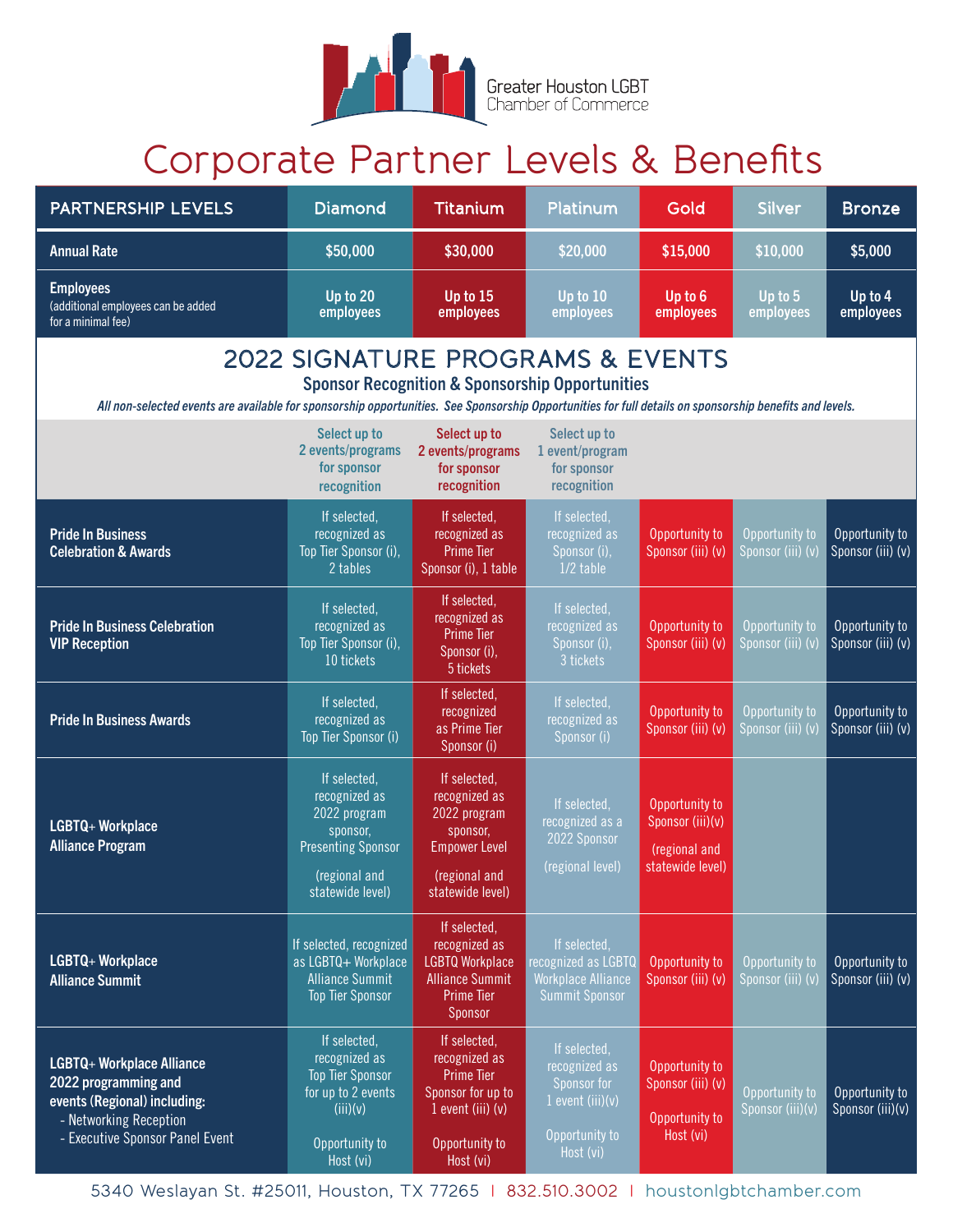| <b>PARTNERSHIP LEVELS</b>                                                                                                                                                       | <b>Diamond</b>                                                                                                                                             | <b>Titanium</b>                                                                                                                                              | Platinum                                                                                                                           | Gold                                                                    | <b>Silver</b>                                                           | <b>Bronze</b>                                                           |
|---------------------------------------------------------------------------------------------------------------------------------------------------------------------------------|------------------------------------------------------------------------------------------------------------------------------------------------------------|--------------------------------------------------------------------------------------------------------------------------------------------------------------|------------------------------------------------------------------------------------------------------------------------------------|-------------------------------------------------------------------------|-------------------------------------------------------------------------|-------------------------------------------------------------------------|
| <b>LGBTQ Workplace Alliance 2022</b><br>programming and events (Statewide)<br>including:<br>- Networking Event<br>- Texas DEI Conference<br>- LGBTQ+ Workplace<br>Alliance Café | If selected.<br>recognized as<br><b>Top Tier Sponsor</b><br>for up to<br>$1$ event (iii)(v)                                                                | If selected,<br>recognized as<br><b>Prime Tier Sponsor</b><br>for 1 event (iii (v)                                                                           | If selected,<br>recognized as<br>Sponsor for<br>$1$ event (iii)(v)                                                                 | Opportunity to<br>Sponsor (iii)(v)                                      | Opportunity to<br>Sponsor (iii)(v)                                      | Opportunity to<br>Sponsor (iii)(v)                                      |
| <b>LGBTBE® Roundtable</b><br>Program (vii)                                                                                                                                      | If selected.<br>recognized as<br>2022 program<br>sponsor, Top Tier<br>Sponsor (iii)(v)<br>Opportunity to<br>Host (vi)<br>(regional and<br>statewide level) | If selected,<br>recognized as<br>2022 program<br>sponsor, Prime Tier<br>Sponsor (iii)(v)<br>Opportunity to<br>Host (vi)<br>(regional and<br>statewide level) | If selected,<br>recognized as a<br>program sponsor<br>(iii)(v)<br>Opportunity<br>to Host (vi)<br>(regional and<br>statewide level) | Opportunity to<br>Sponsor (iii)(v)<br>(regional and<br>statewide level) | Opportunity to<br>Sponsor (iii)(v)<br>(regional and<br>statewide level) | Opportunity to<br>Sponsor (iii)(v)<br>(regional and<br>statewide level) |
| LGBTBE <sup>®</sup> Roundtable Program (Regional)                                                                                                                               | If selected,<br>recognized as<br><b>Top Tier Sponsor</b><br>for up to 2 events<br>(iii)(v)<br>Opportunity to<br>Host (vi)                                  | If selected,<br>recognized as<br><b>Prime Tier</b><br>Sponsor for up to<br>1 event $(iii)(v)$<br>Opportunity to<br>Host (vi)                                 | If selected,<br>recognized as<br>program sponsor<br>(iii)(v)<br>Opportunity to<br>Host (vi)                                        | Opportunity to<br>Sponsor (iii)(v)<br>Opportunity to<br>Host (vi)       | Opportunity to<br>Sponsor (iii)(v)                                      | Opportunity to<br>Sponsor (iii)(v)                                      |
| <b>LGBTBE<sup>®</sup> Roundtable Program</b><br>(Statewide)                                                                                                                     | If selected,<br>recognized as<br><b>Top Tier Sponsor</b><br>for up to 1 event<br>(iii)(v)                                                                  | If selected,<br>recognized as<br>Prime Tier<br>Sponsor for<br>1 event $(iii)(v)$                                                                             | If selected,<br>recognized as<br>sponsor for<br>1 event $(iii)(v)$                                                                 | Opportunity to<br>Sponsor (iii)(v)                                      | Opportunity to<br>Sponsor (iii)(v)                                      | Opportunity to<br>Sponsor (iii)(v)                                      |
| All non-selected events are available for sponsorship opportunities. See Sponsorship Opportunities for full details on sponsorship benefits and levels.                         | 2022 MAJOR PROGRAMS & EVENTS                                                                                                                               |                                                                                                                                                              | <b>Sponsor Recognition &amp; Sponsorship Opportunities</b>                                                                         |                                                                         |                                                                         |                                                                         |
|                                                                                                                                                                                 | Select up to 2 events/<br>programs<br>for sponsor<br>recognition                                                                                           | Select up to 1<br>events/programs for<br>sponsor recognition                                                                                                 |                                                                                                                                    |                                                                         |                                                                         |                                                                         |
| <b>Community Conversations Luncheon</b>                                                                                                                                         | If selected,<br>recognized as<br>Top Tier Sponsor (i)<br>Opportunity to<br>Host (vi)                                                                       | If selected,<br>recognized as<br><b>Prime Tier</b><br>Sponsor (i)<br>Opportunity to<br>Host (vi)                                                             | Opportunity to<br>Sponsor (iii) (v)                                                                                                | Opportunity to<br>Sponsor (iii) (v)                                     | Opportunity to<br>Sponsor (iii) (v)                                     | Opportunity to<br>Sponsor (iii) (v)                                     |
| <b>State of the Chamber Luncheon</b>                                                                                                                                            | If selected,<br>recognized as<br>Top Tier Sponsor (i)<br>Opportunity to<br>Host (vi)                                                                       | If selected,<br>recognized as<br><b>Prime Tier</b><br>Sponsor (i)<br>Opportunity to<br>Host (vi)                                                             | Opportunity to<br>Sponsor (iii) (v)                                                                                                | Opportunity to<br>Sponsor (iii) (v)                                     | Opportunity to<br>Sponsor (iii) (v)                                     | Opportunity to<br>Sponsor (iii) (v)                                     |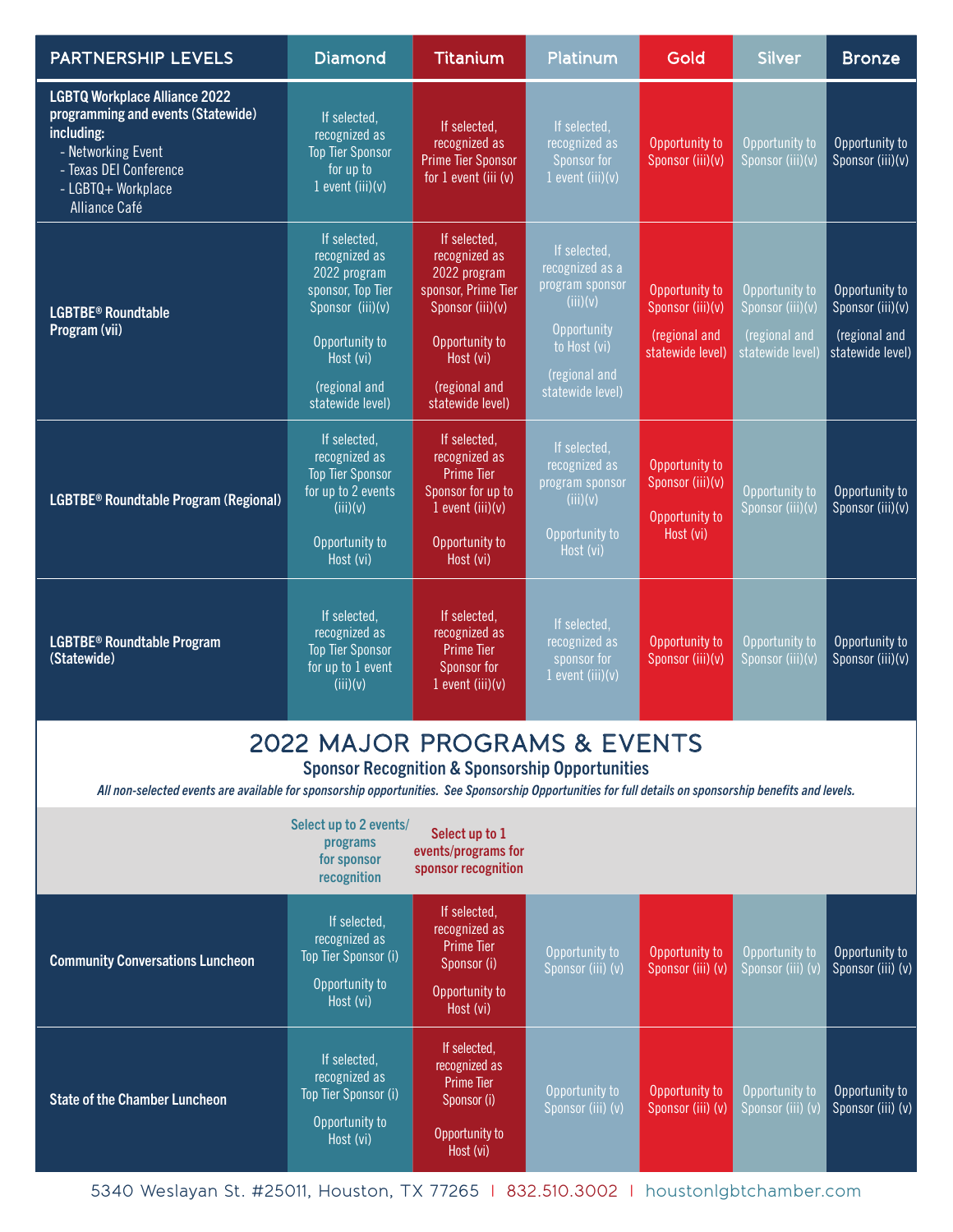| PARTNERSHIP LEVELS                                                                                                                                                                                                                                                                                                                                                                                                                                                                                                                                                                                                                                                                                                                                           | <b>Diamond</b>                                                                                 | <b>Titanium</b>                                                                                  | Platinum                                         | Gold                                             | <b>Silver</b>                                    | <b>Bronze</b>                             |  |
|--------------------------------------------------------------------------------------------------------------------------------------------------------------------------------------------------------------------------------------------------------------------------------------------------------------------------------------------------------------------------------------------------------------------------------------------------------------------------------------------------------------------------------------------------------------------------------------------------------------------------------------------------------------------------------------------------------------------------------------------------------------|------------------------------------------------------------------------------------------------|--------------------------------------------------------------------------------------------------|--------------------------------------------------|--------------------------------------------------|--------------------------------------------------|-------------------------------------------|--|
| <b>Celebrating LGBTQ+ History</b><br><b>Month Breakfast</b>                                                                                                                                                                                                                                                                                                                                                                                                                                                                                                                                                                                                                                                                                                  | If selected, recognized<br><b>as</b><br>Top Tier Sponsor (i)<br>Opportunity to<br>Host (vi)    | If selected, recognized<br>as<br><b>Prime Tier</b><br>Sponsor (i)<br>Opportunity to<br>Host (vi) | Opportunity to<br>Sponsor (iii) (v)              | Opportunity to<br>Sponsor (iii) (v)              | Opportunity to<br>Sponsor (iii) (v)              | Opportunity to<br>Sponsor (iii) (v)       |  |
| <b>Member Orientation</b>                                                                                                                                                                                                                                                                                                                                                                                                                                                                                                                                                                                                                                                                                                                                    | If selected, recognition<br>as Presenting Sponsor<br>(iii)(v)<br>Opportunity to<br>Host (vi)   | If selected,<br>recognition as<br>Top Tier Sponsor (iii)<br>(v)<br>Opportunity to<br>Host (vi)   | Opportunity to<br>Sponsor & Host<br>(iii)(v)(vi) | Opportunity to<br>Sponsor & Host<br>(iii)(v)(vi) | Opportunity<br>to Sponsor<br>(iii)(v)            | Opportunity<br>to Sponsor<br>(iii)(v)     |  |
| <b>Chamber Day of Giving</b><br>(e.g., Chamber Holiday Food Drive)                                                                                                                                                                                                                                                                                                                                                                                                                                                                                                                                                                                                                                                                                           | If selected, recognized<br>as.<br>Top Tier Sponsor (i)<br>Opportunity to<br>Host (vi)          | Opportunity to<br>Sponsor (iii) (v)                                                              | Opportunity to<br>Sponsor (iii) (v)              | Opportunity to<br>Sponsor (iii) (v)              | Opportunity to<br>Sponsor (iii) (v)              | Opportunity to<br>Sponsor (iii) (v)       |  |
| <b>OTHER PROGRAMS &amp; EVENTS</b><br><b>Sponsorship Opportunities</b>                                                                                                                                                                                                                                                                                                                                                                                                                                                                                                                                                                                                                                                                                       |                                                                                                |                                                                                                  |                                                  |                                                  |                                                  |                                           |  |
| Opportunity to sponsor and/or host<br>Chamber regular programs and<br>events including:<br>- Anniversary Celebration<br>- Biz Connect Mixer<br>- Brewing Up Business<br>- Business Builder<br><b>Workshop Series</b><br>- Chamber Networking Cafe<br>- Corporate Leadership Council<br>- Level Up Educational<br><b>Learning Series</b><br>- Jingle & Mingle Holiday<br>Celebration<br>- First Friday Meet & Eat<br>- New Member Prospect Breakfast<br>- On-Demand Learning Series<br>- Pop Up's<br>- President's Circle Lunch<br>- Pride Across Texas<br>- Power Hour<br>- Progressive Networking Lunch<br>Plus, other special events<br>announced throughout the year.<br>See 2022 Sponsorship Catalogue for<br>more details on sponsorship opportunities. | Opportunity to Sponsor Opportunity to Sponsor Opportunity to Sponsor<br>& Host<br>(iii)(v)(vi) | & Host<br>(iii)(v)(vi)                                                                           | & Host<br>(iii)(v)(vi)                           | Opportunity to<br>Sponsor & Host<br>(iii)(v)(vi) | Opportunity to<br>Sponsor & Host<br>(iii)(v)(vi) | Opportunity to<br>Sponsor<br>(iii)(v)(vi) |  |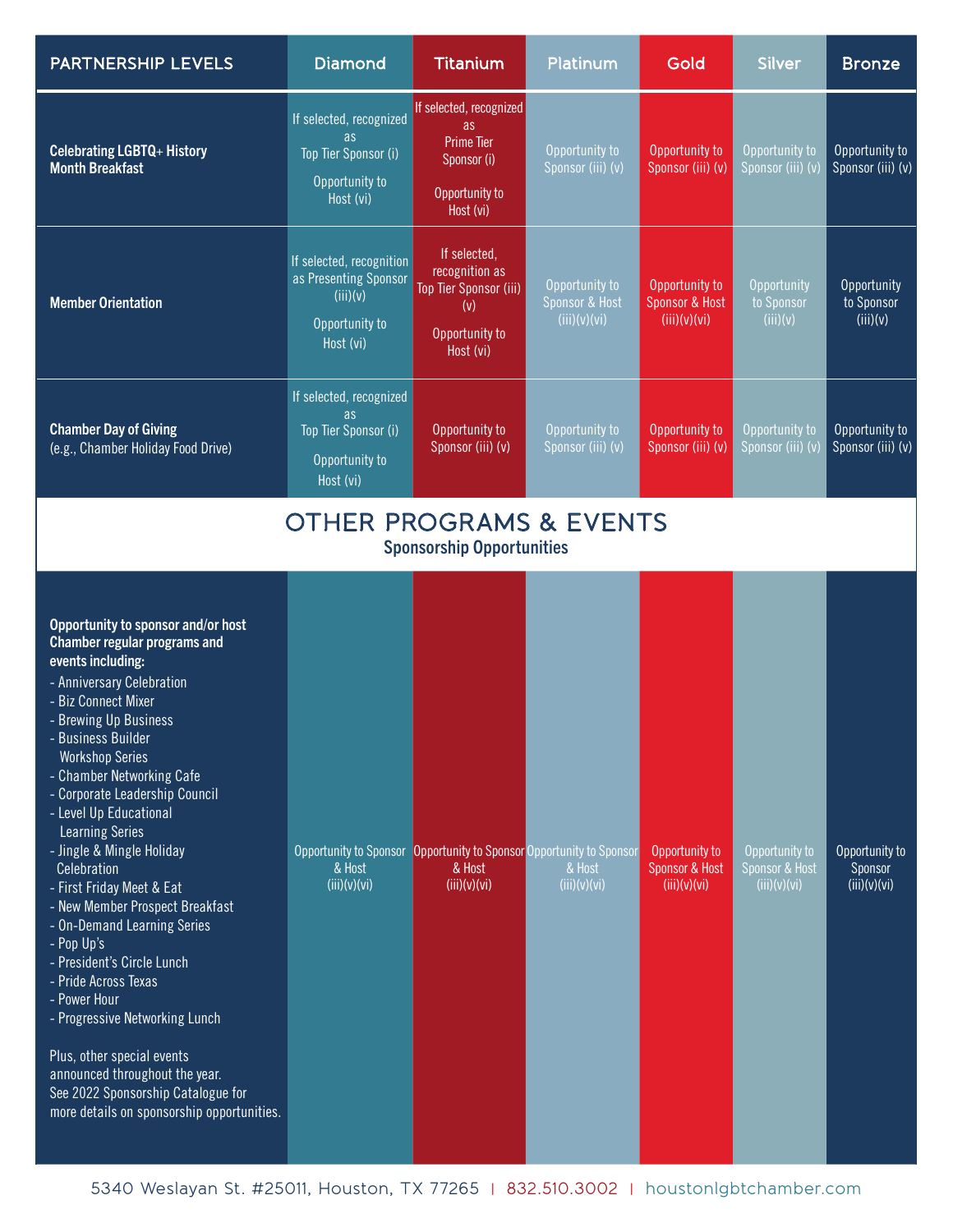| <b>PARTNERSHIP LEVELS</b>                                                                                                                                                                                                                                                             | <b>Diamond</b>                                                                                                                            | Titanium                                                                                                                  | Platinum                                                     | Gold                                                       | <b>Silver</b>                                              | <b>Bronze</b>                                             |
|---------------------------------------------------------------------------------------------------------------------------------------------------------------------------------------------------------------------------------------------------------------------------------------|-------------------------------------------------------------------------------------------------------------------------------------------|---------------------------------------------------------------------------------------------------------------------------|--------------------------------------------------------------|------------------------------------------------------------|------------------------------------------------------------|-----------------------------------------------------------|
| <b>ChamberTalk Interview Series</b>                                                                                                                                                                                                                                                   | 1 interview per year<br>Recognized as sponsor<br>for one episode<br>Opportunity to Sponsor<br>additional episodes or<br>program (iii) (v) | Recognized as<br>sponsor for<br>one episode<br>Opportunity to<br>Sponsor<br>additional<br>episodes or<br>program (iii)(v) | Opportunity<br>to Sponsor (iii)(v)                           | Opportunity to<br>Sponsor (iii)(v)                         | Opportunity to<br>Sponsor (iii)(v)                         | Opportunity to<br>Sponsor (iii)(v)                        |
| Shop LGBTQ+ Campaign                                                                                                                                                                                                                                                                  | Opportunity<br>to Sponsor (iii)(v)                                                                                                        | Opportunity<br>to Sponsor (iii)(v)                                                                                        | Opportunity<br>to Sponsor (iii)(v)                           | Opportunity to<br>Sponsor (iii)(v)                         | Opportunity to<br>Sponsor (iii)(v)                         | Opportunity to<br>Sponsor (iii)(v)                        |
|                                                                                                                                                                                                                                                                                       |                                                                                                                                           | <b>OTHER BENEFITS</b><br><b>Programs &amp; Events</b>                                                                     |                                                              |                                                            |                                                            |                                                           |
| <b>Employee Engagement -</b><br>LGBTQ+ Workplace Alliance                                                                                                                                                                                                                             | Up to<br>30 employees<br>(regional and<br>statewide level)                                                                                | Up to<br>25 employees<br>(regional and<br>statewide level)                                                                | Up to<br>20 employees<br>(regional and<br>statewide level)   | Up to 15<br>employees<br>(regional and<br>statewide level) | Up to 10<br>employees<br>(regional and<br>statewide level) | Up to<br>5 employees<br>(regional and<br>statewide level) |
| Employee access to general monthly<br>and quarterly Chamber Events including<br>networking events, educational<br>workshops and other events &<br>programming including complimentary<br>and discounted Corporate Partner<br>pricing for Chamber produced programs<br>& events (viii) | ♦                                                                                                                                         |                                                                                                                           |                                                              |                                                            |                                                            |                                                           |
| <b>Employee engagement opportunities</b><br>to participate in statewide events and<br>programming through the Texas LGBTQ<br><b>Chambers of Commerce</b>                                                                                                                              |                                                                                                                                           |                                                                                                                           |                                                              |                                                            |                                                            |                                                           |
| <b>Ribbon Cutting Ceremony***</b>                                                                                                                                                                                                                                                     | 2 complimentary<br>ribbon cuttings<br>opportunities<br>per year                                                                           | 2 complimentary<br>ribbon cuttings<br>opportunities<br>per year                                                           | 1 complimentary<br>ribbon cutting<br>opportunity<br>per year |                                                            |                                                            |                                                           |
| <b>Customized Programming Opportunity</b>                                                                                                                                                                                                                                             | $\blacklozenge$                                                                                                                           |                                                                                                                           |                                                              |                                                            |                                                            |                                                           |
| <b>Opportunity to Deliver Partner</b><br><b>Directed Program (iii)</b>                                                                                                                                                                                                                | ٠                                                                                                                                         | ٠                                                                                                                         |                                                              | ٠                                                          |                                                            |                                                           |
| Resource for speakers, panelists and<br>expertise for Chamber and Chamber<br><b>Partner Events</b>                                                                                                                                                                                    | ۰<br>Premium                                                                                                                              | Priority                                                                                                                  |                                                              |                                                            |                                                            |                                                           |
| Option to have display table<br>at events (iii) (v)                                                                                                                                                                                                                                   | <b>Premium Placement</b>                                                                                                                  | <b>Priority Placement</b>                                                                                                 |                                                              |                                                            |                                                            |                                                           |
| <b>Invitation to Exclusive VIP Events</b>                                                                                                                                                                                                                                             | ٠                                                                                                                                         | ٠                                                                                                                         | ٠                                                            | ٠                                                          |                                                            |                                                           |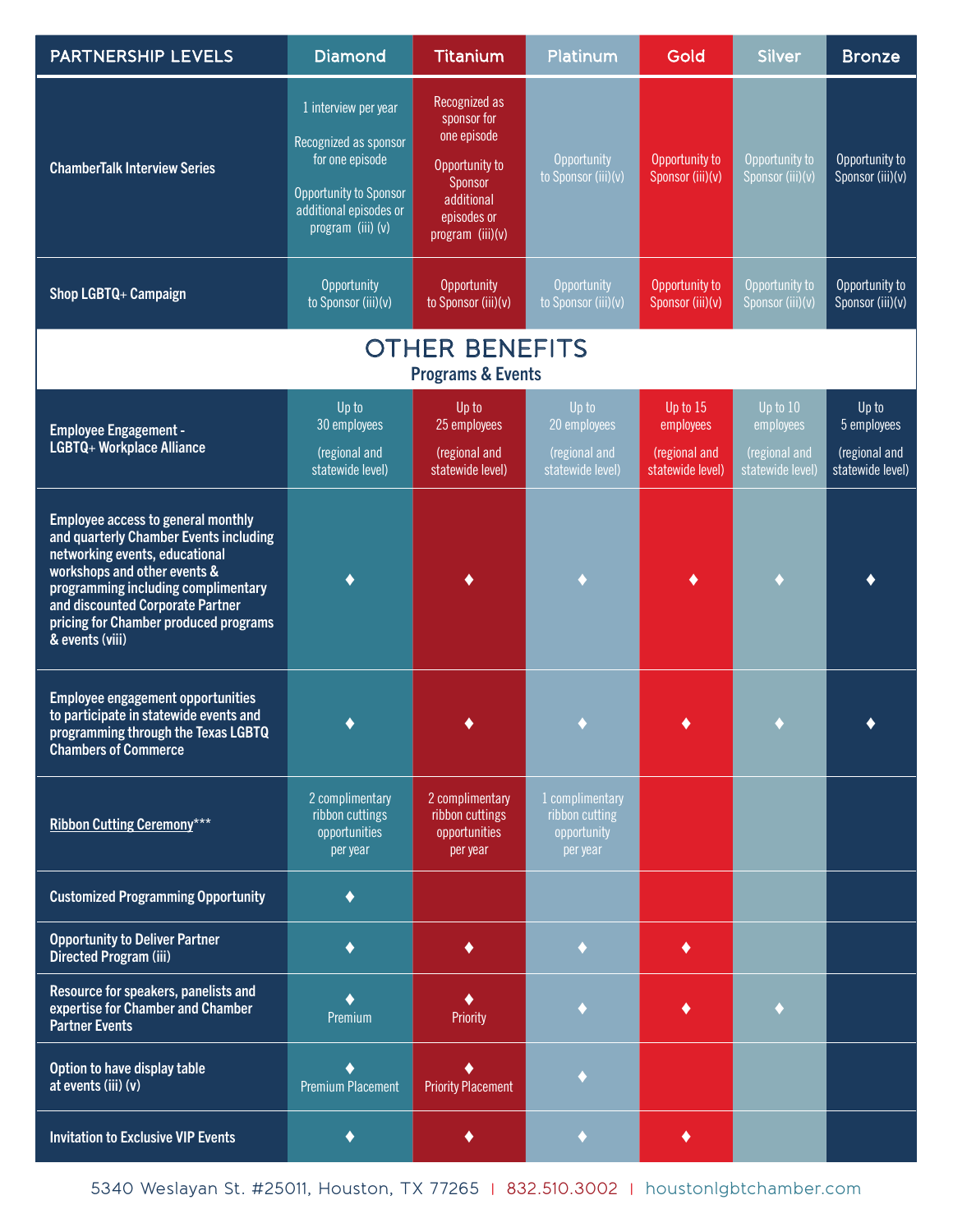| PARTNERSHIP LEVELS                                                                                                                                                                                     | <b>Diamond</b>                                            | <b>Titanium</b>                        | Platinum                                    | Gold                                       | Silver                                      | <b>Bronze</b>    |
|--------------------------------------------------------------------------------------------------------------------------------------------------------------------------------------------------------|-----------------------------------------------------------|----------------------------------------|---------------------------------------------|--------------------------------------------|---------------------------------------------|------------------|
| <b>Discounts on Chamber</b><br><b>Partner Programs</b>                                                                                                                                                 | ♦                                                         |                                        |                                             | ٠                                          |                                             |                  |
| <b>NGLCC Business &amp; Leadership</b><br><b>Conference Registration Discount</b>                                                                                                                      | $\blacklozenge$                                           | ٠                                      |                                             | ٠                                          |                                             |                  |
| <b>NGLCC National Dinner Registration</b><br><b>Discount</b>                                                                                                                                           | $\blacklozenge$                                           | ٠                                      |                                             |                                            |                                             |                  |
| <b>Reciprocal Member Only Pricing for</b><br>Texas LGBTQ Chamber Events as well as<br>individual LGBTQ Chambers events                                                                                 | ♦                                                         |                                        |                                             |                                            |                                             |                  |
|                                                                                                                                                                                                        | <b>ONLINE/DIGITAL RECOGNITION</b>                         |                                        |                                             |                                            |                                             |                  |
| Logo inclusion and hyperlink<br>on Corporate Partner Banner scroll<br>list on Chamber<br>website home page                                                                                             |                                                           |                                        |                                             |                                            |                                             |                  |
| Logo placement on Chamber website<br>with hyperlink on Corporate Partners<br>page with level designation                                                                                               | Premier Listing,<br>Top of page with<br>brief description | Top of page with<br>brief description  | Second posting<br>with brief<br>description | Third posting<br>with brief<br>description | Fourth posting<br>with brief<br>description | Logo Placement   |
| Logo or name placement in Chamber<br>monthly email communications including<br>newsletter, upcoming events, etc.,<br>with Corporate Partner level designation<br>(where Corporate Partners are listed) | Logo Placement<br><b>Premier Listing</b>                  | Logo Placement<br><b>Prime Listing</b> | <b>Logo Placement</b>                       | <b>Logo Placement</b>                      | Logo Placement                              | Logo Placement   |
| <b>Highlight of Corporate</b><br>Partner produced LGBTQ+<br>inclusion videos<br>(e.g., celebrating Pride month)                                                                                        | Up to 3 Annually                                          | Up to 2 Annually                       | Up to 1 Annually                            |                                            |                                             |                  |
| <b>Enhanced Online Directory listing</b>                                                                                                                                                               | $\blacklozenge$                                           | $\blacklozenge$                        | ۰                                           | ٠                                          | ٠                                           | ٠                |
| <b>Additional Brand Recognition (iii) (viii)</b>                                                                                                                                                       | 10                                                        | 8                                      | 6 <sup>1</sup>                              | 4                                          | $\overline{2}$                              | 1                |
| <b>Multiple location online</b><br>directory listings                                                                                                                                                  | 15                                                        | 10                                     | 8 <sup>°</sup>                              | $6\phantom{a}$                             | $\overline{4}$                              | $\overline{2}$   |
| <b>Recognition on Chamber Supplier</b><br><b>Diversity Partner page (viii)</b>                                                                                                                         | <b>Top Tier Listing</b>                                   | <b>Prime Listing</b>                   |                                             |                                            |                                             |                  |
| Turnkey online member<br>profile setup                                                                                                                                                                 | $\blacklozenge$                                           | ٠                                      | $\blacklozenge$                             | ٠                                          |                                             |                  |
| <b>Recognition as</b><br><b>Chamber Blog Sponsor</b>                                                                                                                                                   | $\blacklozenge$                                           |                                        |                                             |                                            |                                             |                  |
| Email announcement of<br><b>Corporate Partner collaboration</b>                                                                                                                                        | $\blacklozenge$                                           | $\blacklozenge$                        | $\blacklozenge$                             | ٠                                          | ۰                                           |                  |
| Company spotlight in newsletter and/or<br><b>Chamber digital magazine</b>                                                                                                                              | Up to 2 Annually                                          | Up to 1 Annually                       |                                             |                                            |                                             |                  |
| Social media highlight                                                                                                                                                                                 | Up to 10 Annually                                         | Up to 8 Annually                       | Up to 6 Annually                            | Up to 5 Annually                           | Up to 4 Annually                            | Up to 3 Annually |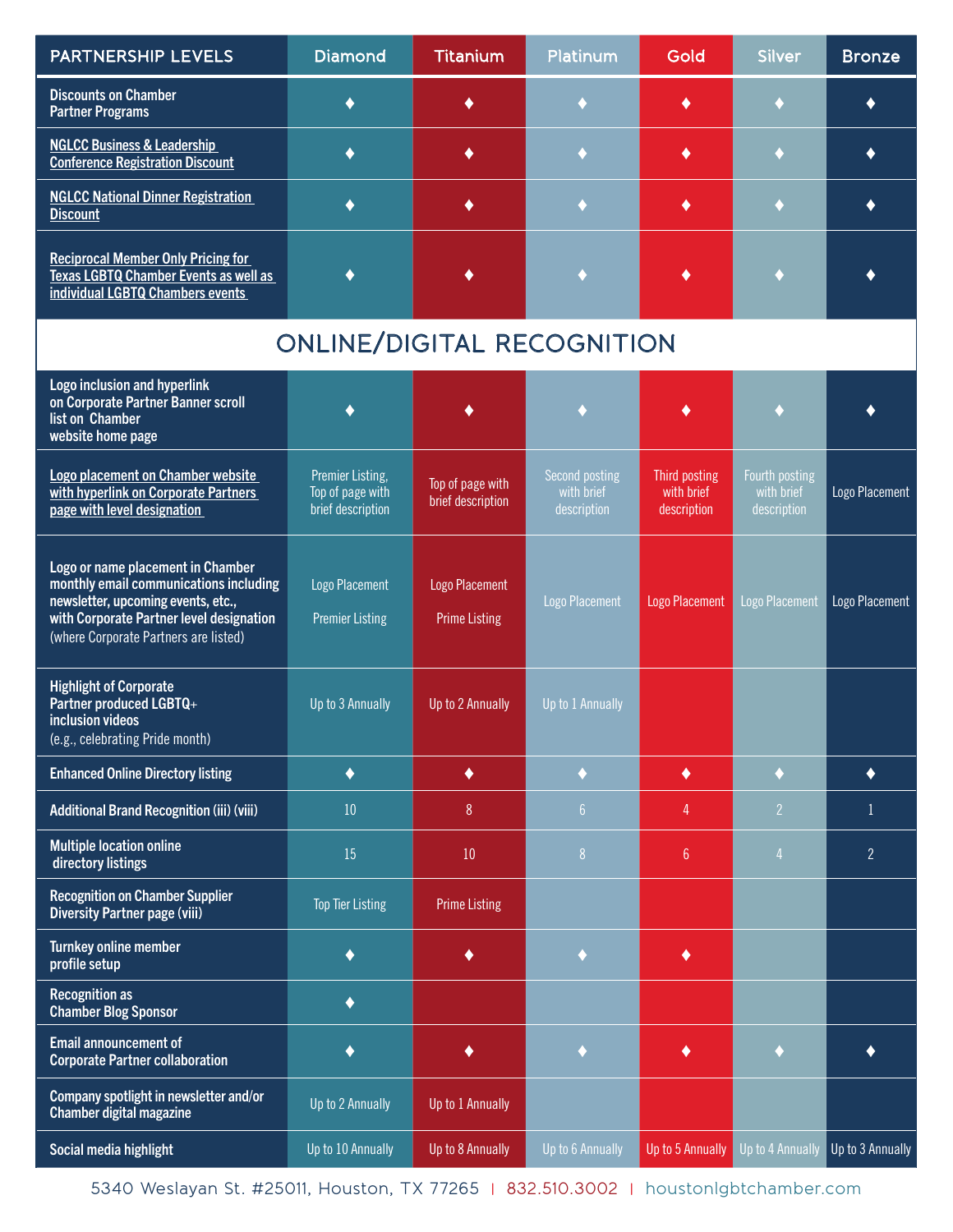| PARTNERSHIP LEVELS                                                                                                                                                                 | <b>Diamond</b>                                                       | <b>Titanium</b>                                                           | Platinum                              | Gold                                  | <b>Silver</b>                         | <b>Bronze</b>                         |  |
|------------------------------------------------------------------------------------------------------------------------------------------------------------------------------------|----------------------------------------------------------------------|---------------------------------------------------------------------------|---------------------------------------|---------------------------------------|---------------------------------------|---------------------------------------|--|
| Recognition on 2022 Wall of Appreciation<br>(for sponsored events)                                                                                                                 | ٠<br><b>Top Tier Listing</b>                                         | <b>Prime Listing</b>                                                      |                                       |                                       |                                       |                                       |  |
| Recognition in end of the year<br>2022 sponsor recognition<br>(assumes sponsorship of at least one<br>event or program during the year)                                            | ٠<br><b>Top Tier Listing</b>                                         | <b>Prime Listing</b>                                                      |                                       |                                       |                                       |                                       |  |
| <b>Recognized as a Chamber</b><br><b>Champion Sponsor</b>                                                                                                                          | ٠<br><b>Prime Listing</b>                                            |                                                                           |                                       |                                       |                                       |                                       |  |
| Color ad in Chamber digital magazine,<br><b>Business Intersections (iv)</b><br>(one issue)                                                                                         | <b>Full Page</b>                                                     | <b>Half Page</b>                                                          |                                       |                                       |                                       |                                       |  |
| Advertising in Chamber digital magazine,<br><b>Business Intersections</b>                                                                                                          | Corporate<br>Partner<br>reducted rate                                | Corporate<br>Partner<br>reducted rate                                     | Corporate<br>Partner<br>reducted rate | Corporate<br>Partner<br>reducted rate | Corporate<br>Partner<br>reducted rate | Corporate<br>Partner<br>reducted rate |  |
|                                                                                                                                                                                    |                                                                      | <b>PUBLIC POLICY</b>                                                      |                                       |                                       |                                       |                                       |  |
| <b>Legislative Affairs Program</b>                                                                                                                                                 |                                                                      |                                                                           |                                       |                                       |                                       |                                       |  |
| See 2022 Sponsorship Catalogue<br>for more details on sponsorship<br>opportunities                                                                                                 | Opportunity to<br>Sponsor (iii) (v)                                  | Opportunity to<br>Sponsor (iii) (v)                                       | Opportunity to<br>Sponsor (iii) (v)   | Opportunity to<br>Sponsor (iii) (v)   | Opportunity to<br>Sponsor (iii) (v)   | Opportunity to<br>Sponsor (iii) (v)   |  |
| <b>Representation on</b><br><b>Legislative Affairs Task Force</b>                                                                                                                  | ٠                                                                    | ٠                                                                         |                                       | ٠                                     |                                       |                                       |  |
| <b>Participation in Chamber's Legislative</b><br><b>Affairs Activities</b>                                                                                                         | $\blacklozenge$                                                      | ٠                                                                         |                                       | ٠                                     |                                       |                                       |  |
| <b>Chamber Advocacy Day with</b><br>the Texas LGBTQ Chambers<br>of Commerce                                                                                                        | Opportunity to<br>Sponsor (iii) (v)                                  | Opportunity to<br>Sponsor (iii) (v)                                       | Opportunity to<br>Sponsor (iii) (v)   | Opportunity to<br>Sponsor (iii) (v)   | Opportunity to<br>Sponsor (iii) (v)   | Opportunity to<br>Sponsor (iii) (v)   |  |
| <b>Chamber Advocacy</b><br><b>DayReception</b>                                                                                                                                     | Opportunity to<br>Sponsor (iii) (v)                                  | Opportunity to<br>Sponsor (iii) (v)                                       | Opportunity to<br>Sponsor (iii) (v)   | Opportunity to<br>Sponsor (iii) (v)   |                                       |                                       |  |
| <b>Elected Officials Reception</b>                                                                                                                                                 | Recognized as<br>Top Tier Sponsor (i)<br>Opportunity to<br>Host (vi) | Recognized as<br>Prime Tier<br>Sponsor (i)<br>Opportunity to<br>Host (vi) | Recognized as an<br>event sponsor     | Opportunity to<br>Sponsor (iii) (v)   | Opportunity to<br>Sponsor (iii) (v)   | Opportunity to<br>Sponsor (iii) (v)   |  |
| <b>Opportunity to Sponsor other</b><br><b>Chamber advocacy activities</b>                                                                                                          | ♦                                                                    |                                                                           |                                       |                                       |                                       |                                       |  |
| <b>PRINT BENEFITS</b>                                                                                                                                                              |                                                                      |                                                                           |                                       |                                       |                                       |                                       |  |
| Logo featured in Chamber advertising (iii)                                                                                                                                         | $\blacklozenge$<br>Premier<br>Placement (iv)                         | Prime<br>Placement (iv)                                                   | ۰                                     |                                       |                                       |                                       |  |
| <b>Opportunity to sponsor</b><br><b>New Member Welcome Packet and</b><br><b>Chamber Renewal Packets highlighting</b><br><b>Corporate Partner on folder and</b><br>other collateral | ٠                                                                    |                                                                           |                                       |                                       |                                       |                                       |  |